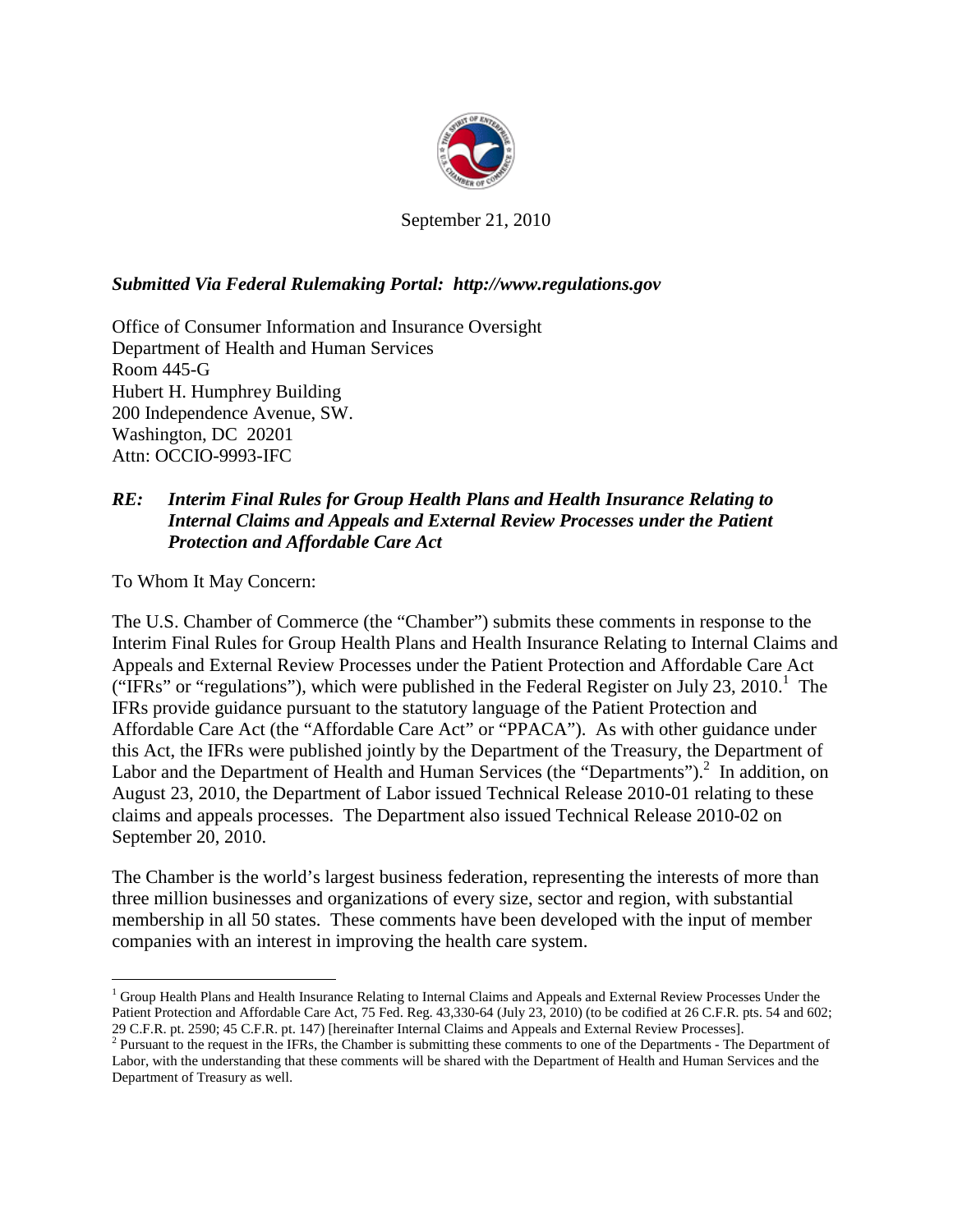### **OVERVIEW**

The U.S. Chamber of Commerce and our member companies want a health care system in which quality health care is readily available at an affordable price, a goal central to the Affordable Care Act. In such a system, reasonable claims procedures are essential for resolving benefit disputes. However, claims procedures requirements should not undermine the goal of affordable care by imposing complex and costly procedures.

Currently, ERISA group health plans (both insured and self-insured) must comply with internal claims and appeals requirements adopted by the Department of Labor during the Clinton administration. $3$  Additionally, a majority of states have created external review requirements with which insured plans must comply.<sup>[4](#page-1-1)</sup> The ERISA claims procedures have worked well when considering how infrequently health benefit claims are litigated. This has helped control what might otherwise have been a significant administrative cost. Although plaintiffs' lawyers might prefer a more litigation-friendly environment, the present rules strike a reasonable balance between protecting participant rights and minimizing dispute resolution expenses.

We believe it is reasonable to extend the ERISA claims procedures to the individual insurance market, to consider revisions to the ERISA claims procedures in light of existing experience, and to assess how external review procedures can constructively be included in the ERISA claims procedures. Unfortunately, many of the changes made by the Interim Final Regulations will undermine the goal of affordable care by increasing administrative expenses and by incenting plans to provide claimed benefits that are not due under the plan in order to avoid the expense of dispute resolution. This added expense, and the greater frequency of disputes, will discourage employers from extending health care benefits and will raise premiums for participants. Further, many plans and issuers will find it impossible to comply with the proposed requirements containedin the IFRs for plan years beginning on or after September 23, 2010[.](#page-1-2)<sup>5</sup>

To advance the paramount goal of providing affordable health care, we respectfully request that the Departments withdraw the interim final rules and issue a proposed rule, relying, in the interim, on the deeming authority granted to the Departments by statute.<sup>[6](#page-1-3)</sup> For plans that do not already conduct external reviews, the Secretary should (as stated in the statute) set out an interim minimum standard that requires plans to make some meaningful progress toward establishing externalreview by no later than the 2012 plan year[.](#page-1-4)<sup>7</sup> In following this approach, the Departments will meet the statutory obligations (plans will be implementing an external review

<span id="page-1-2"></span>http://www.statehealthfacts.org/comparetable.jsp?cat=7&ind=361).

<span id="page-1-0"></span><sup>&</sup>lt;sup>3</sup> Final Rule on Claims Procedure, 65 Fed. Reg. 70, 246 -70271 (November 21, 2000) (codified at 29 C.F.R. pt. 2560).

<span id="page-1-1"></span><sup>&</sup>lt;sup>4</sup> According to The Henry J. Kaiser Family Foundation, 44 states including the District of Columbia in 2008 had external review processes in place that plans were required to follow. (Available at:

<sup>&</sup>lt;sup>5</sup> The claims, appeals and external review rules only apply to "non-grandfathered" plans so this point only applies to plans that do not have grandfathered status.

<span id="page-1-3"></span><sup>&</sup>lt;sup>6</sup> Patient Protection and Affordable Care Act, Pub. L. No. 111-148 §1001(5), 124 Stat 119 (2010), as amended by §10101 (g), amending Public Health Service Act by creating §2719 (c).

<span id="page-1-4"></span><sup>&</sup>lt;sup>7</sup> Patient Protection and Affordable Care Act, Pub. L. No. 111-148 §1001(5), 124 Stat 119 (2010), as amended by §10101 (g), amending Public Health Service Act by creating §2719 (b)(2)((A) and (B) (emphasis added): "A group health plan and health insurance issuer offering group or individual health insurance coverage *shall implement an effective external review process that meets minimum standards established by the Secretary through guidance*… if the applicable state has not established an external review process that meets the minimum requirements …or if the plan is a self-insured plan that is not subject to State insurance regulation (including a State law that establishes an external review process...)."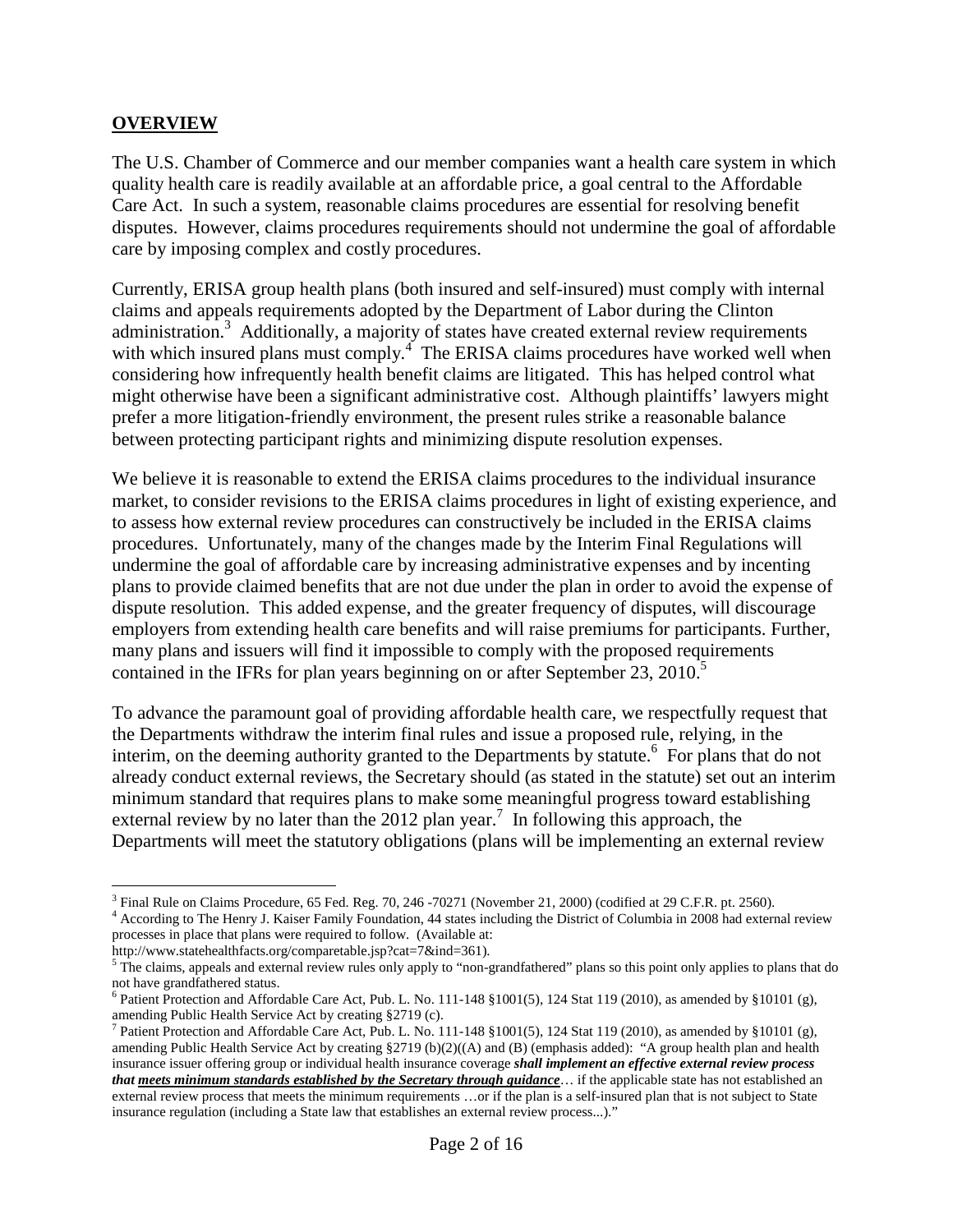process beginning on or after September 23, 2010) and the Departments will have an opportunity to fully vet any changes to the current internal and external review procedures. Following a comment period sufficient to allow for stakeholders to provide important and critical feedback and for the Departments to thoroughly review comments and contemplate alternatives that address issues raised in the comments, a final rule should be issued.

# **A. The IFR time frame is inappropriate and impossible.**

The IFRs add several significant and complex requirements that plans and issuers cannot implement for plan years beginning on or after September 23, 2010. While the Chamber appreciates the efforts of the Departments to provide a grace period for some of these changes pursuant to Technical Release 2010-02, plan sponsors and issuers will require at least 12 months to make the system-wide changes necessary to implement compliant information systems, workforce training and staffing, and market research. These burdensome and costly changes would do nothing to make healthcare more affordable. Rather, the IFRs would increase the cost and complexity of providing health care and discourage employers from offering health plan coverage. In the points we discuss below, we hope to highlight for the Departments the extensive burden that these requirements place on plans and issuers.

## **B. Improper regulatory process: traditional informal rulemaking should be used**

These IFRs contemplate tremendous changes and will implement exceedingly complex processes before comments from stakeholders can be carefully evaluated. Given the dramatic impact of these regulations, we respectfully contend that it is improper for the Department to adopt a process that negates the opportunity to consider comments before the changes become effective. Instead, we request that the Departments alter their course and follow a regulatory process which will be far more likely to lead to the thoughtful creation of appropriate claims and appeals procedures.

In addition to the policy reasons that support an altered course, we believe that the Departments were improper in evading the traditional regulatory process. In the preamble, the Departments base the decision and authority to issue the regulations as Interim Final Rules on two grounds. First, the Departments assert that the Administrative Procedure Act (APA) is not applicable because of specific statutory authority.<sup>[8](#page-2-0)</sup> Second, the Departments assert that even if the APA were applicable, there is "good cause" for issuing interim final rules. Specifically, the preamble suggests that it would be "impracticable and contrary to the public interest to delay putting the provisions in these interim final regulations in place until a full public notice and comment process was completed."[9](#page-2-1) With a recent court decision finding that Departments cannot rely on statutory authority alone, we question the underlying good cause argument.

<span id="page-2-0"></span><sup>&</sup>lt;sup>8</sup> Internal Claims and Appeals and External Review Processes, 75 Fed. Reg. at 43,337. "The provisions of the APA that ordinarily require a notice of proposed rulemaking do not apply here because of the specific authority granted by section 9833 of the Code, section 734 of ERISA, and section 2792 of the PHS Act."

<span id="page-2-1"></span><sup>&</sup>lt;sup>9</sup> Internal Claims and Appeals and External Review Processes, 75 Fed. Reg. at 43,337: "In addition, under Section 553(b) of the Administrative Procedure Act (APA) (5 U.S.C. 551 *et seq.*) a general notice of proposed rulemaking is not required when an agency, for good cause, finds that notice and public comment thereon are impracticable, unnecessary, or contrary to the public interest. However, even if the APA were applicable, the Secretaries have determined that it would be impracticable and contrary to the public interest to delay putting the provisions in these interim final regulations in place until a full public notice and comment process was completed. As noted above, the internal claims and appeals and external review provisions of the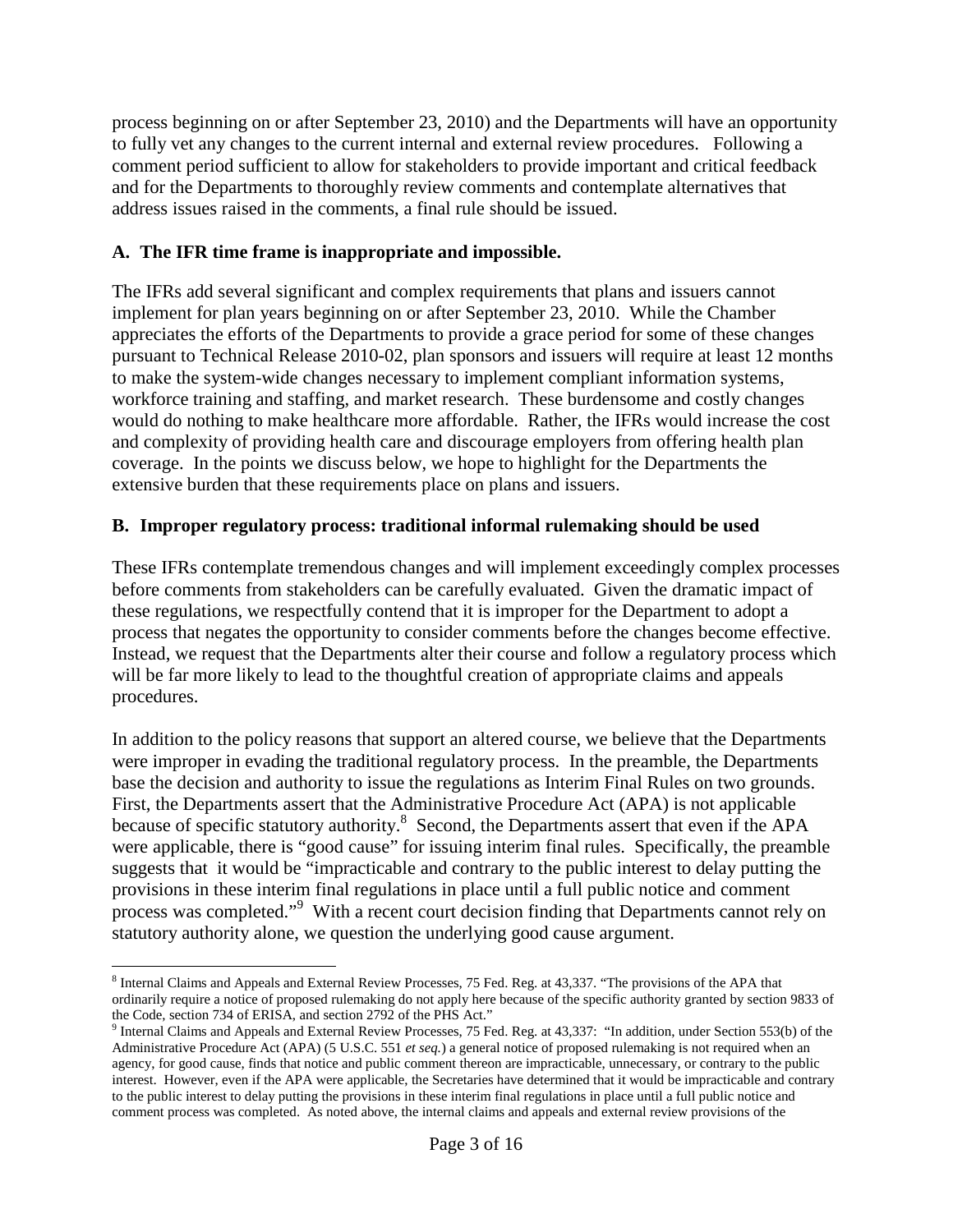### *1. IFRs evade the protections afforded under the APA*

The APA requires that federal agencies, prior to the promulgation of any regulation, publish in the Federal Register a general notice of proposed rulemaking. After such notice is published, "the agencies shall give interested persons an opportunity to participate in the rule making through submission of written date, views, or arguments with or without opportunity for writing presentation." Although the notice and comment period occur when IFRs are issued, the fundamental protections afforded under the APA are not extended. Unlike traditional informal rulemaking which requires agencies to consider the comments presented and provide a "concise general statement" of the basis and purpose of the final rules, this IFR process will apply the full force of many provisions of the interim final regulations just two days after comments are filed.

The traditional informal rulemaking requirements are designed (1) to ensure that agency regulations are tested via exposure to diverse public comment, (2) to ensure fairness to affected parties, and (3) to give affected parties an opportunity to develop evidence in the record to support their objections to the rule and thereby enhance the quality of judicial review.<sup>[10](#page-3-0)</sup> In bypassing the informal notice and comment period required by the APA, the Departments have dispensed with the opportunity to receive and consider feedback before the regulations take effect. Instead, we urge the Departments to listen to these concerns and structure regulations that encourage affordable care: if these interim final rules take effect, these actions of the Departments will be tremendously damaging.

#### *2. Statutory authority to promulgate IFRs is not absolute*

In the preamble of the IFRs, the Departments cite the statutory authority<sup>[11](#page-3-1)</sup> to promulgate interim final rules. The statutory authority cited by the IFRs refers to changes that the Health Insurance Portabilityand Accountability  $Act^{12}$  (HIPAA) made by adding the below language to the referenced provisions of Employee Retirement Income Security Act (ERISA), the Internal Revenue Code (IRC) and the Public Health Service Act (PHSA).

The Secretary, consistent with section 104 of the Health Care and Portability and Accountability Act of 1996, *may* promulgate such regulations as may be necessary or appropriate to carry out the provisions of this part. The

Affordable Care Act are applicable for plan years (in the individual market, policy years) beginning on or after September 23, 2010, six months after date of enactment. Had the Departments published a notice of proposed rulemaking, provided for a 60 day comment period, and only then prepared final regulations, which would be subject to a 60-day delay in effective date, it is unlikely that it would have been possible to have final regulations in effect before late September, when these requirements could be in effect for some plans or policies. Moreover, the requirements in these interim final regulations require significant lead time in order to implement."

<span id="page-3-1"></span><span id="page-3-0"></span><sup>10</sup> *Coalition for Parity v. Sebelius*, 2010 U.S. Dist. LEXIS 60941, 18 (D.D.C. June 21, 2010).

 $11$  Under section 9833 of the Code, section 734 of ERISA and sections 2792 of the Public Health Service Act, which authorizes the Secretaries of the Treasury, Labor, and HHS to promulgate any interim final rules that they determine are appropriate to carry out the provisions of chapter 100 of the Code, part 7 of Subtitle B of Title I of ERISA, and part A of title XXVII of the PHS Act, which include PHS Act sections 2701 through 2728 and the incorporation of those sections into ERISA sections 715 and Code section 9815.

<span id="page-3-2"></span><sup>12</sup> Pub. L. No.104-191, §§ 101, 102, 401, 110 Stat. 1936, 1951, 1976, 2092 (1996).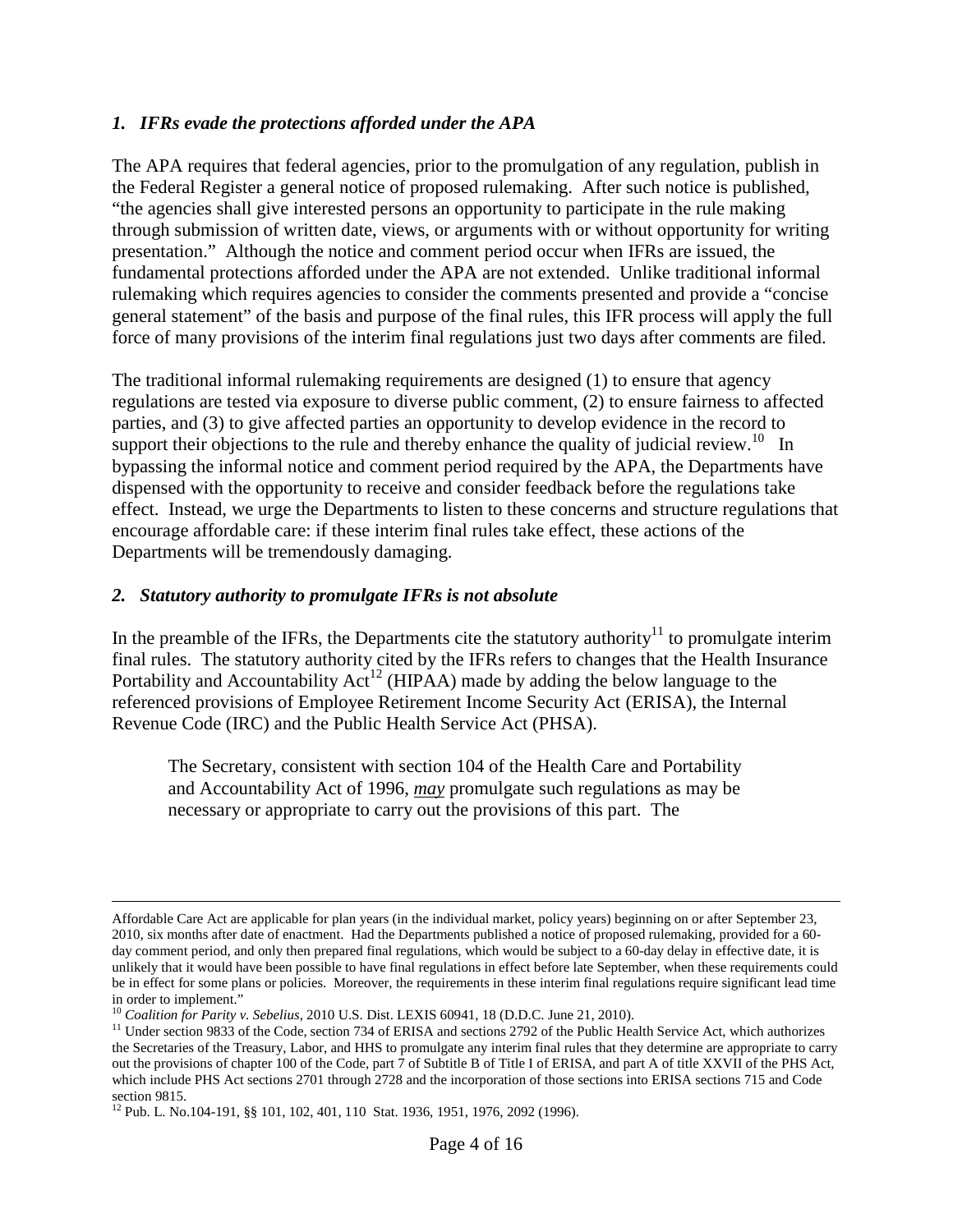Secretary may promulgate any interim final rules as the Secretary determines areappropriate to carry out this part[.](#page-4-0)<sup>13</sup>

The provisions in the PPACA that these IFRs implement<sup>[14](#page-4-1)</sup> amend the same sections of ERISA, the Internal Revenue Code and the Public Health Service Act that HIPAA amended with the above language. However, although this text clearly gives the Secretaries authority to promulgate interim final rules to carry out these sections, the District of Columbia's District Court recently stated that this authorization is not solely sufficient to authorize the promulgation of interim finalrules[.](#page-4-2)<sup>15</sup> The court has recently ruled that, "finding that Congress authorized the promulgation of interim final rules [on a permissive basis] does not end the inquiry.<sup>"[16](#page-4-3)</sup> The statute may be read to require that interim final rules be promulgated either with notice and comment or with "good cause" to forego notice and comment. By explicitly stating in the IFRs that the Departments were promulgating the IFRs without notice and comment pursuant to the good cause exception in §553, analysis of the [Departments'] action, according to the court in Coalition for Parity v. Sebelius, "should be analyzed in that context rather than relying solely on the authorization for interim final rulemaking provided by HIPAA."<sup>[17](#page-4-4)</sup>

## *3. "Good cause" argument flawed*

Just as in the IFRs issued to implement the Paul Wellstone and Pete Domenici Mental Health Parity and Addiction Equity Act of 2008,<sup>[18](#page-4-5)</sup> the Departments make a "good cause" assertion in these IFRs. However, given the substance of the regulations and the significant changes that the IFRs mandate, the Department's argument that traditional formal rulemaking would be "impracticable and contrary to public interest" is faulty.<sup>[19](#page-4-6)</sup> Plans and issuers cannot implement the requirements stipulated nor comply with the processes in the interim final rules within the sometimes extended timeframe mandated, even with the issuance of interim final regulations. We recommend that the agencies withdraw the interim final regulations since the regulations go beyond the requirements of the statute and provide a system that is overly complex and unnecessary. Even with a grace period, various issues need to be examined and fully vetted to

<span id="page-4-0"></span><sup>13</sup> 29 U.S.C. § 1191c, 26 U.S.C. § 9833 (replacing "part" with "chapter,") and 42 U.S.C. §300gg-92 (replacing "part" with "subchapter"). This regulatory authority covers part 7 of Subtitle B of Title I of ERISA (29 U.S.C. §§ 1181-91c), Chapter 100 of the Internal Revenue Code (26 U.S.C. §§ 9801-33), and Part A of Title XXVII of the Public Health Service Act (42 U.S.C. §§ 300gg to 300gg-92) (emphasis added).

<span id="page-4-1"></span><sup>&</sup>lt;sup>14</sup> §1001 of the Patient Protection and Affordable Care Act amends the Public Health Service Act by adding §2719 Internal Claims and Appeals and External Review Processes.

<span id="page-4-3"></span><span id="page-4-2"></span><sup>15</sup> *Coalition for Parity v. Sebelius*, 2010 U.S. Dist. LEXIS 60941, 18 (D.D.C. June 21, 2010).

<span id="page-4-4"></span><sup>16</sup> *Coalition for Parity v. Sebelius*, 2010 U.S. Dist. LEXIS 60941, 26(D.D.C. June 21, 2010).

 $^{17}$  Id.

<span id="page-4-5"></span><sup>&</sup>lt;sup>18</sup> Interim Final Rules Under the Paul Wellstone and Pete Domenici Mental Health Parity and Addiction Equity Act of 2008, 75 Fed. Reg. 5410-5451 (February 2, 2010) (codified at 26 C.F.R. pt. 54; 29 C.F.R. pt. 2590; 45 C.F.R. pt. 146).

<span id="page-4-6"></span><sup>&</sup>lt;sup>19</sup> "Had the Departments published a notice of proposed rulemaking, provided for a 60-day comment period, and only then prepared final regulations, which would be subject to a 60-day delay in effective date, it is unlikely that it would have been possible to have final regulations in effect before late September, when these requirements could be in effect for some plans or policies. Moreover, the requirements in these interim final regulations require significant lead time in order to implement. These interim final regulations require plans and issuers to provide internal claims and appeals and external review processes and to notify participants, beneficiaries, and enrollees of their rights to such processes. Plans and issuers will presumably need to amend current internal claims and appeals procedures, adopt new external review processes, and notify participants, beneficiaries, and enrollees of these changes before they go into effect. Moreover, group health plans and health insurance issuers subject to these provisions will have to take these changes into account in establishing their premiums, and in making other changes to the designs of plan or policy benefits. In some cases, issuers will need time to secure approval for these changes in advance of the plan or policy year in question."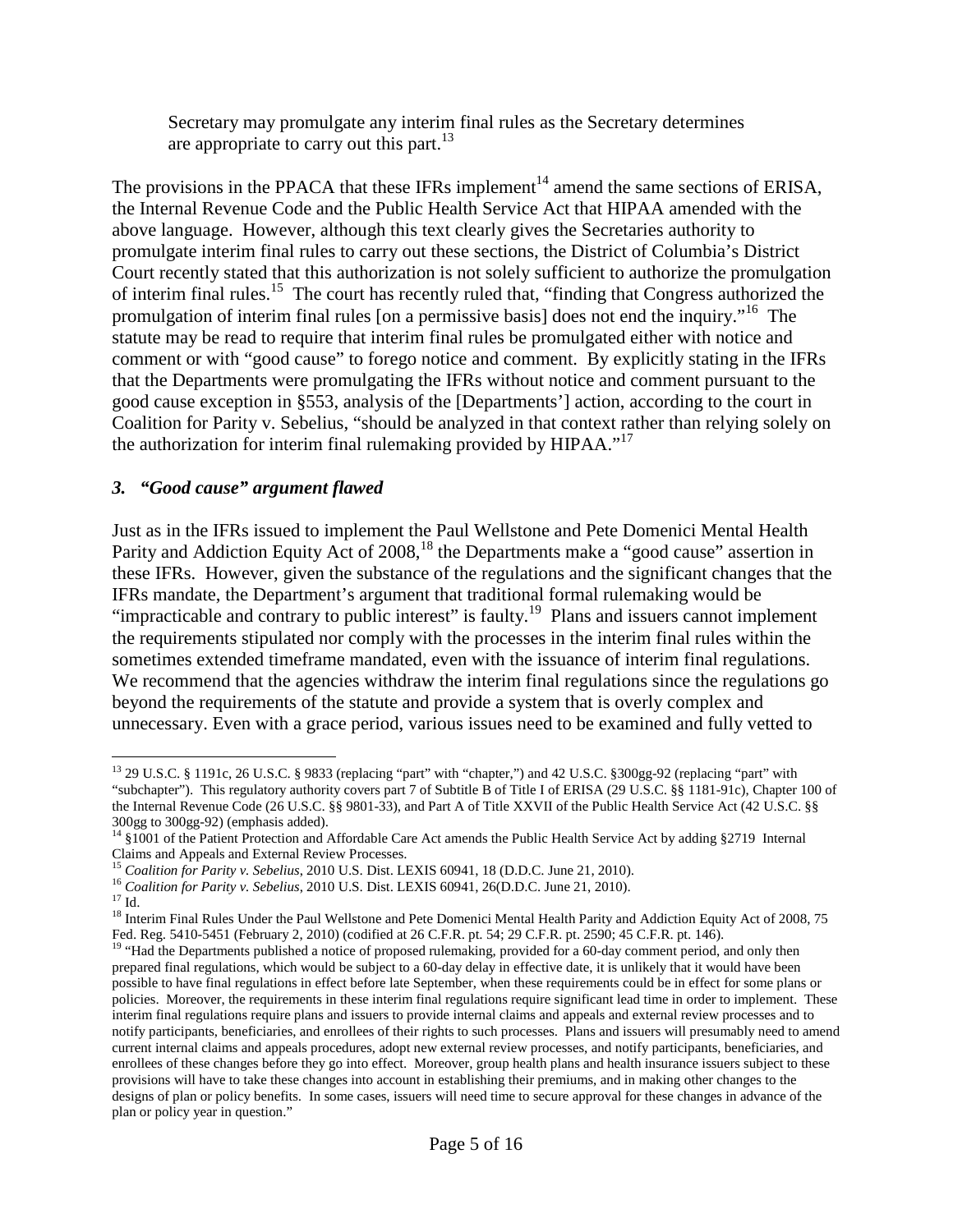determine their efficacy and potential legality. Consider the additional complications and problems that will arise if, in good faith, plans start to implement the changes required by the IFRs only to have the agencies change the processes.

Furthermore, the underlying statutory language in the PPACA does not reflect Congress's clear intent that the APA notice and comment procedures not be followed. Instead, the language in the law does just the opposite; the statute includes deeming language<sup>[20](#page-5-0)</sup> that would facilitate compliance with the deadline while traditional informal rulemaking occurs. Therefore, the Departments acted improperly in issuing these regulations as Interim Final Rules.

# *4. Practical consideration*

Compliance with the new rules will be directly proportionate to the number of locations in which guidance is presented by the Departments. Already, the Departments have issued guidance regarding claims and procedures in the IFRs and two Technical Releases. This invariably leads to confusion and additional failures to comply. It also is a case in point for the Chamber's position regarding the need to use the normal APA process for issuing guidance in this important area. The Departments issued IFRs and Technical Release 2010-01. Then, based on public comments, they issued a partial grace period. The Chamber expects the Departments to make additional changes as more public comment is considered. The importance and complexity of these provisions of PPACA cry out for the use of the normal APA regulatory process.

# **SUBSTANTIVE CONCERNS:**

In addition to the significant procedural concerns discussed above, the Chamber has a number of critical substantive concerns with the two different processes that the IFRs contemplate implementing: (A) the Internal Claims and Appeals Process; and (B) the External Review Process.

# **A. Internal claims and appeals process**

The Internal Claims and Appeals Process regulations require plans to comply with the requirements under the DOL claims procedure regulation (ERISA) and six new requirements in the areas of adverse benefit determination, 24-hour notice for Urgent Care Claims, Fair and Full Review, Conflicts of Interest, Additional Disclosure and Content of Notice, and Failure to Comply.<sup>[21](#page-5-1)</sup> With regard to the Internal Claims and Appeals Processes as it relates to group coverage, the Chamber has significant, substantive concerns with five of the six new requirements.

<span id="page-5-0"></span><sup>&</sup>lt;sup>20</sup> Patient Protection and Affordable Care Act, Pub. L. No. 111-148 §1001(5), 124 Stat 119 (2010), as amended by §10101 (g), amending Public Health Service Act by creating §2719 (c).

<span id="page-5-1"></span><sup>&</sup>lt;sup>21</sup> Internal Claims and Appeals and External Review Processes, 75 Fed. Reg. at 43,332 and 42,358-61 (to be codified at §147.136(b)).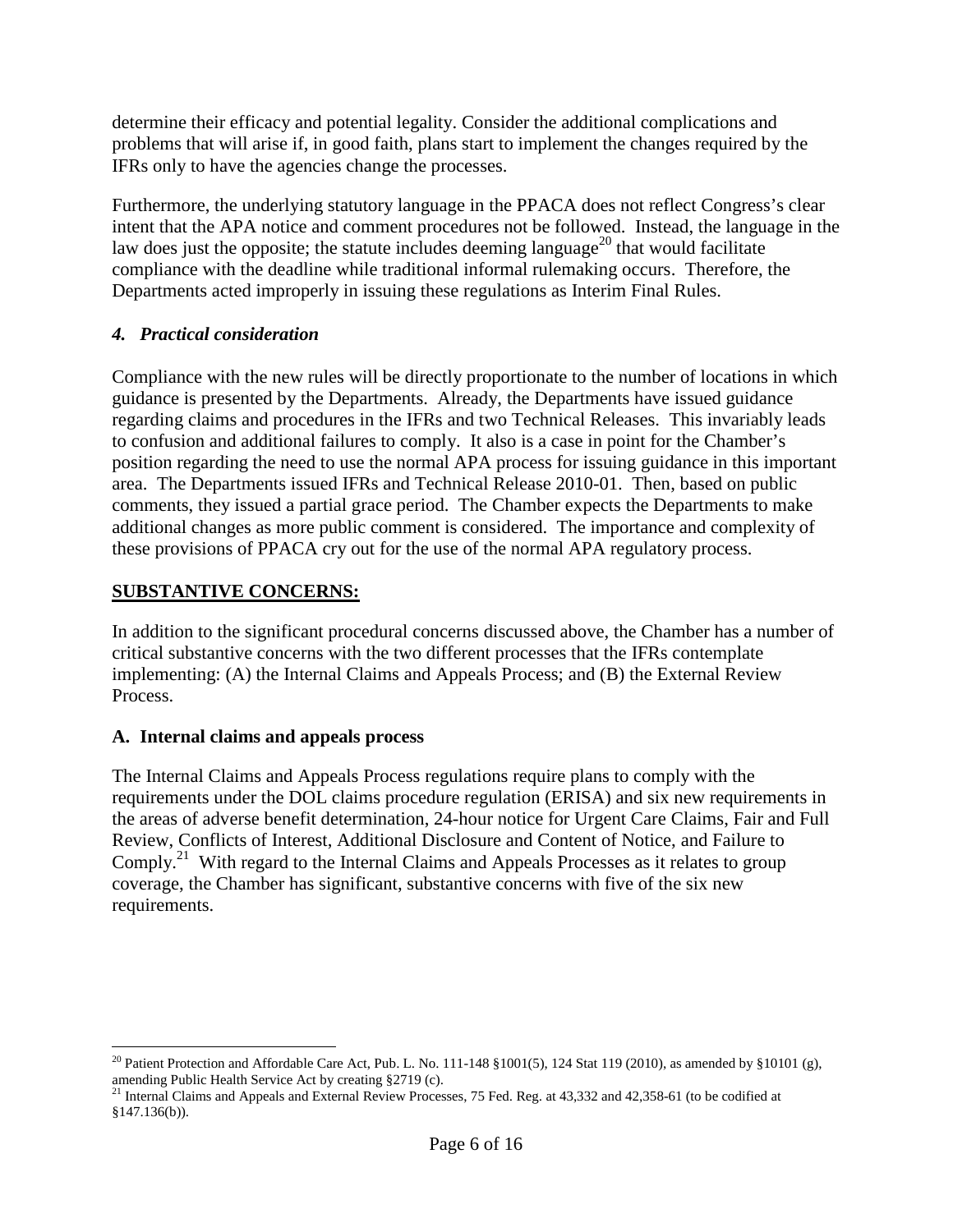### *1. Improper expansion of the definition of adverse benefit determination*

Not all rescissions should be considered an appealable adverse benefit determination.<sup>[22](#page-6-0)</sup> As the Chamber previously discussed in comments filed in response to the "rescission" IFRs, [23](#page-6-1) the IFRs improperly create an entitlement to mistaken coverage or benefits. When the enrollee had neither a reasonable expectation of coverage, nor a right to coverage, under plan or contract terms or otherwise applicable law, it is wrong to treat the correction of that error as a "rescission." Hopefully, the agencies will correct the rescission IFR to make it clear that correcting such a coverage error is not a rescission. As such, a correction of this type should not be treated as an adverse benefit determination.

#### *2. Unreasonable changes to ERISA time frames for decisions regarding urgent care claims*

The regulations impose a new outside limit on the time frame within which a plan must notify a claimant of a benefit determination for an urgent care claim. Following the end of the grace period described in Technical Release 2010-02, the IFRs require that notification occur "as soon as possible" but "not later than 24 hours after the receipt of the [urgent care] claim by the plan or issuer." Prior requirements mandated that notification, in the case of urgent care claims, occur as soon as possible but not later than 72 hours after the receipt of the claim.<sup>[24](#page-6-2)</sup>

In order for plans to comply with this new and arduous deadline, workforce and staffing changes would have to be made for plans to conduct claim review on a **24 hour a day, 7 days a week basis.** Not only are plans and issuers unable to develop the capacity to review claims on a continuous basis in time to comply with the regulatory deadline, we believe that this requirement is unreasonable. Responding quickly to enrollees in these circumstances is extremely important; however, these benefit determinations are made based on the information supplied by health care providers, the majority of which are not staffed to exchange clinical information and medical records with plans and issuers on a 24-hour basis. The additional expense for providers and plans to comply with this requirement seems to significantly outweigh whatever small benefit this change may create. $^{25}$  $^{25}$  $^{25}$ 

<span id="page-6-0"></span><sup>&</sup>lt;sup>22</sup> Internal Claims and Appeals and External Review Processes, 75 Fed. Reg. at 43,358 (to be codified at §147.136(a)(2)(i): "An adverse benefit determination means an adverse benefit determination as defined in 29 CFR 2560.503-1, as well as any rescission of coverage, as described in §147.128 (whether or not, in connection with the rescission, there is an adverse effect on any particular benefit at that time.)". Id, 75 Fed. Reg. at 43,359 (to be codified at §147.136(b)(2)(ii)(A): "an 'adverse benefit determination' includes an adverse benefit determination as defined in paragraph  $(a)(2)(i)$  of this section. Accordingly, in complying with 29 CFR 2560.503–1, as well as the other provisions of this paragraph (b)(2), a plan or issuer must treat a rescission of coverage (whether or not the rescission has an adverse effect on any particular benefit at that time) as an adverse benefit determination. (Rescissions of coverage are subject to the requirements of § 147.128 of this part.)"

<span id="page-6-1"></span><sup>&</sup>lt;sup>23</sup> U.S. Chamber of Commerce Comments to Interim Final Rules for Group Health Plans and Health Insurance Coverage Regarding Preexisting Condition Exclusions, Lifetime and Annual Limits, Rescissions and Patient Protections under the Patient Protection and Affordable Care Act, 75 Fed. Reg. 37,188–37,241 (June 28, 2010) (to be codified at 26 C.F.R. pts. 54 & 602; 29 C.F.R. pt. 2590; 45 C.F.R. pts. 144, 146 and 147) [hereinafter Preexisting Condition Exclusion, et al].  $^{24}$  29 C.F.R. 2560.503-1(f)(2)(i).

<span id="page-6-3"></span><span id="page-6-2"></span><sup>&</sup>lt;sup>25</sup> Internal Claims and Appeals and External Review Processes, 75 Fed. Reg. at 43,333. The preamble to the IFR tries to justify the shortening of the response period by two-thirds because "electronic communication will enable faster decision-making today than in the year 2000 when the final DOL claims procedure regulation was issued." Electronic communication, including internet and email, were uniformly and extensively used by health plans, insurers, and TPAs in 2000 and we respectfully submit that there is no factual basis for this assertion. The human factor is the critical component to proper claims determination, and the Departments should give plans the opportunity to explain why the Departments' assumptions are unfounded. Rushed decision making will not lead to affordable quality care, but only poorer claims decisions and more expense. Significantly, the IFRs do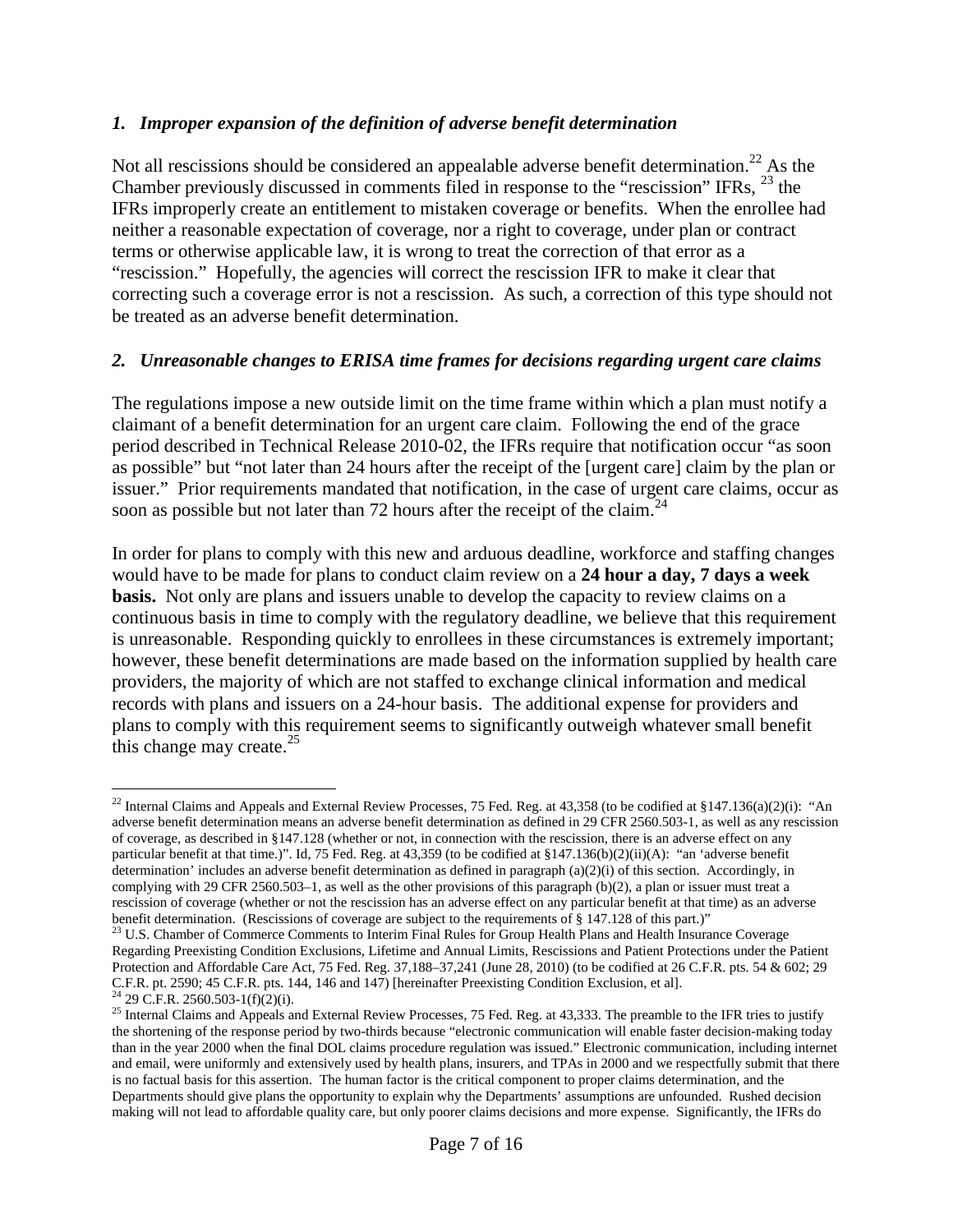This new overly arduous deadline is also not required by statute; there is no specific mention in the new PHSA §2719 created by PPACA of urgent care claims or time frames for review. Further, there has been no indication that the current time frame requirements under ERISA are insufficient. Therefore, we recommend that the Departments retain the current urgent care notice timeframe created by ERISA and extend this deadline to the urgent care notice requirements for internal claims and appeals processes.

## *3. Conflicts of interest*

The regulations require that the plan and issuer must ensure that all claims and appeals are adjudicated in a manner designed to ensure the independence and impartiality of the persons involved in the making the decision.<sup>[26](#page-7-0)</sup> We request clarification with regard to this requirement as it relates to self-insured plans. Self-insured plans have individuals on review panels and we expect that this will continue to be permitted. We respectfully suggest that the Departments clarify that litigation should not be permitted to occur simply based on an allegation that the plan's or its sponsor's employees participate in the internal review of claims decisions. Employers who provide health care want employees to receive the health benefits that have been promised and want to avoid wasteful administrative procedures. ERISA procedures already provide means for identifying and correcting bias or conflicts of interest in the claims procedure. $27$ 

## *4. Inappropriate notice content requirements*

The Chamber has several concerns with this requirement.

#### Overly burdensome requirement to provide notice in a culturally and linguistically appropriate manner

The regulations impose extensive procedures on plans and issuers to provide relevant notices in a culturally and linguistically appropriate manner.<sup>[28](#page-7-2)</sup> This portion of the regulation imposes two costly and complex elements:

- 1. The plan administrator or issuer must determine whether assistance is necessary by assessing the number of plan participants that are literate only in the same non-English language.
- 2. If assistance is necessary according to thresholds imposed by the regulations, the plan must:
	- Include a statement in the English version of all notices offering the provision of such notices in the non-English language;
	- Provide all subsequent notices in the same non-English language, if a claimant requests, and

<sup>27</sup> See *Metropolitan Life Ins. Co. v. Glenn,* 554 U.S. 105 (2008); *Denmark v. Liberty Life Assur. Co.,* 566 F.3d 1 (1st Cir. 2009), *Hobson* v. Metropolitan Life Ins. Co., 574 F.3d 75 (2d Cir. 2009); *Doroshow v. Hartford Life & Acc. Ins. Co,* 574 F.3d 230 (3d Cir. 2009)**;** *Stone v. Unocal Termination Allowance Plan*, 570 F.3d 252 (5th Cir. 2009); *Love v. Nat'l City Corp. Welfare Benefits*

not shorten any time periods applicable to persons appealing claims denials or seeking external review, even in alleged urgent care situations.

<span id="page-7-1"></span><span id="page-7-0"></span><sup>&</sup>lt;sup>26</sup> Internal Claims and Appeals and External Review Processes, 75 Fed. Reg. at 43,359 (to be codified at §147.136(b)(2)(ii)(D).

*Plan,* 574 F.3d 392 (7th Cir. 2009); *Abati v. Alta Health & Life Ins. Co.*, 421 F.3d 955 (9<sup>th</sup> Cir. 2006)

<span id="page-7-2"></span> $^{28}$  Internal Claims and Appeals and External Review Processes, 75 Fed. Reg. at 43,363 (to be codified at §147.136(e)(1).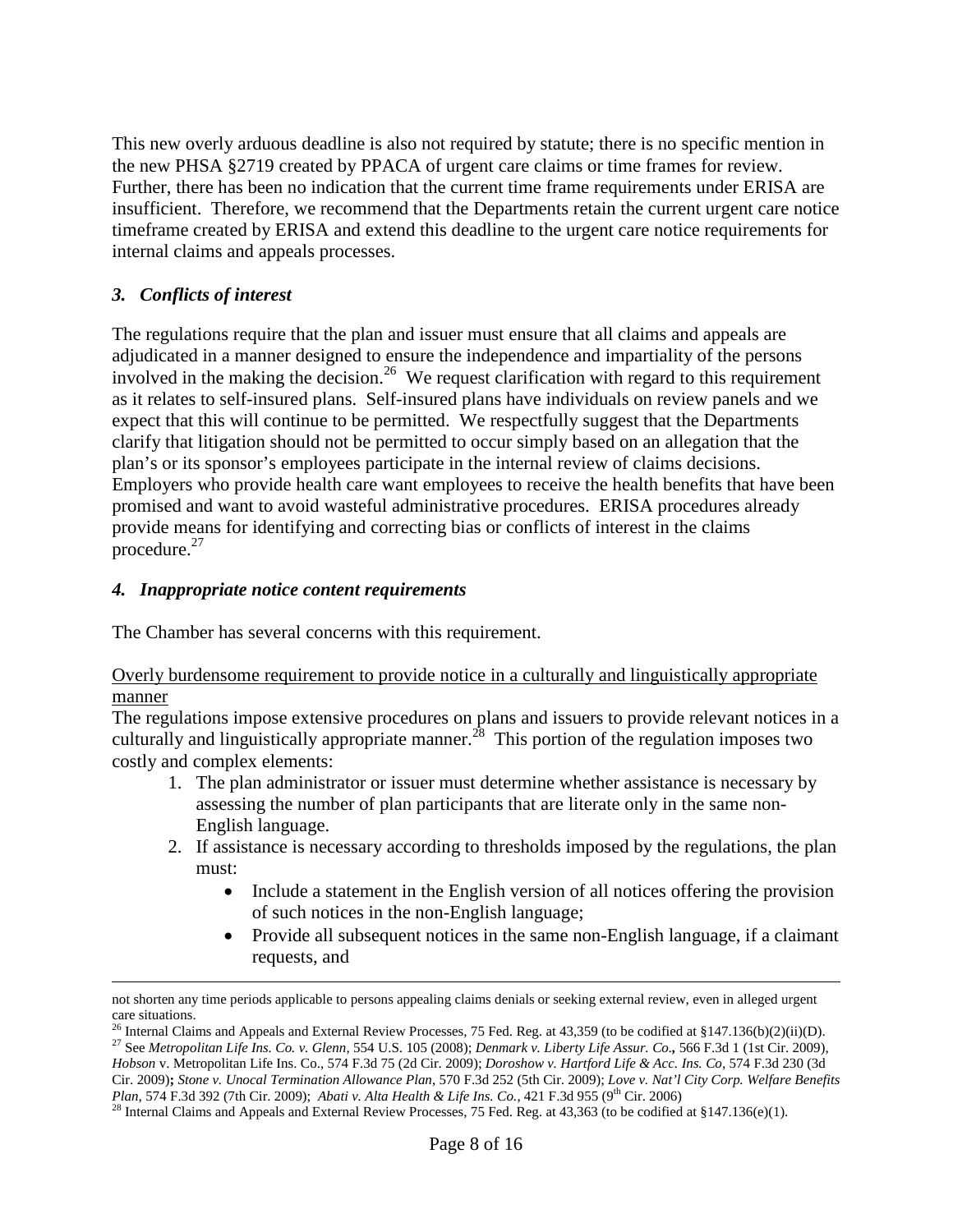Ensure that customer assistance processes provide assistance in the appropriate non-English language.

While we support the goal of ensuring that claimants understand notices and are therefore able to exercise their right to appeal an adverse benefit determination, the requirements delineated in the regulations are exceedingly burdensome in a number of ways. It will be difficult for plans and issuers to comply with these requirements by the end of the grace period provided in Technical Release 2010-02, and it will be expensive and administratively burdensome for plans to follow. The focus of reform should be on curbing the rising cost of health care. This unnecessary and burdensome requirement will only undercut this goal. Additionally, the linguistically appropriate requirements of this IFR will make complying with MLR requirements even more difficult.

Improper definition of "information sufficient to identify the claims involved" The preamble and the regulations state that plans "must ensure that any notice of adverse benefit determination includes information sufficient to identify the claim involved."<sup>[29](#page-8-0)</sup> We agree that this is an appropriate goal and agree with the first few content requirements listed: "the date of service, the health care provider, and the claim amount (if applicable)."<sup>[30](#page-8-1)</sup> It is also important that notices include denial codes and explanations and information on how to file an appeal.<sup>[31](#page-8-2)</sup> However, the regulations go on to dictate that plans include "the diagnostic code (such as an ICD-9 code, ICD-10 code or DSM IV code), the treatment code (such as a CPT code), and the corresponding meanings of these codes."[32](#page-8-3) These requirements are *not* appropriate for a number of reasons including relevancy, impossible compliance, cost and administrative burden on the plan/issuer, privacy and statutory authority. The goal of ensuring that an enrollee is able to identify a claim can be achieved with far less onerous requirements.

Typically, an explanation of benefits (EOB) informs an enrollee/participant of the extent to which his or her medical services have been paid. EOBs currently include the date of service, the provider's name, the patient's name, the amount charged by the provider and the amount paid by the plain. This information is sufficient to identify the medical services to which the EOB refers. In the vast majority of cases, EOBs are not appealed. In the event a question or dispute arises, other specific information is readily available.

Including the highly sensitive medical information contemplated by the IFR is unnecessary and would only complicate the EOBs, while also creating significant privacy concerns. Forcing plans to mail this private, sensitive clinical information to participants increases the risk of inadvertent disclosure of protected health information. Patients may not want details of their medical treatment fully disclosed in an EOB.

<span id="page-8-0"></span> $29$  Internal Claims and Appeals and External Review Processes, 75 Fed. Reg. at 43,333. Id., 75 Fed. Reg. at 43,360 (to be codified at §147.136(b)(2)(ii)(E)(1)).

<span id="page-8-1"></span> $30$  Id.

<span id="page-8-2"></span><sup>&</sup>lt;sup>31</sup> Internal Claims and Appeals and External Review Processes, 75 Fed. Reg. at 43,360 (to be codified at §147.136(b)(2)(ii)(E)(2), (3) & (4)).

<span id="page-8-3"></span><sup>&</sup>lt;sup>32</sup> Internal Claims and Appeals and External Review Processes, 75 Fed. Reg. at 43,360 (to be codified at §147.136(b)(2)(ii)(E)(1)).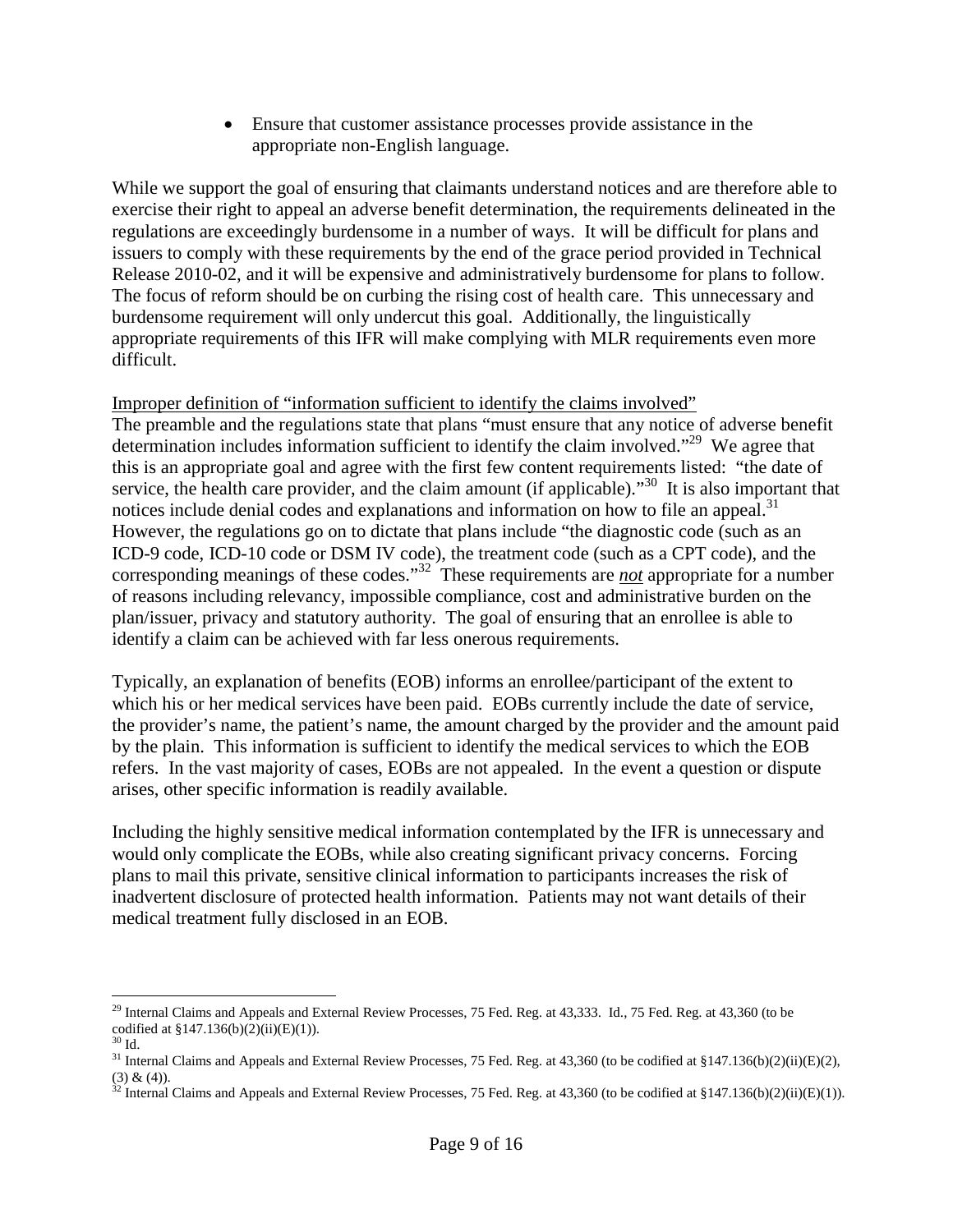Imagine reading the following on an EOB for your spouse: *ICD-9 code: 079.53 and Description: Human Immunodeficiency Virus, Type 2 {HIV2}.* This detail is available if a question or appeal arises; it serves no purpose on the vast majority of EOBs.

In addition to threatening Americans' privacy and unnecessarily printing confidential medical information, the changes would require extensive internal reprogramming and processing for providers, insurers, third party administrators, and plans. The implementation process for including this clinical information would require 12 to 18 months. Once again, this raises health care costs with no real benefit. This unnecessary and burdensome requirement will only undercut this goal and lead to greater administrative costs, making health care more expensive. Additionally, as plans and issuers struggle to comply with new medical loss ratios (MLR) requirements, these changes will mandate additional administrative costs and make complying with MLR requirements even more difficult. There is no way for plans to comply with these requirements even by the deadline imposed, and there is no purpose advanced by requiring plans to go through the expensive and burdensome process.

For the critical reasons discussed, we respectfully request that the Departments revise the requirements listed in  $$147.136(b)(2)(ii)(E)(1)$  to include only the information an enrollee would need to identify the claim: the date of service, the provider's name, the patient's name, the amount charged by the provider and the amount paid by the plan.

# *5. Harmless error must not permit enrollees to sidestep the internal process*

Both procedurally and ideologically, permitting a *de minimis* or harmless error to entitle an enrollee to immediately initiate external review and file a lawsuit is bad policy. The regulations state that "in the case of a plan or issuer that fails to strictly adhere to all the internal claims and appeals requirements with respect to a claim," an individual "is deemed to have exhausted the internal claims and appeals process…regardless of whether the plan asserts that it substantially complied."<sup>[33](#page-9-0)</sup>

Claim procedures requirements are already so complex (and under the IFR would become even more complex) that requiring strict compliance will severely erode the entire claims process, essentially making it optional for any nitpicking claimant or representative. This would permit individuals to circumvent the internal claims and appeals process and initiate an external review and pursue any available remedies under applicable law, such as filing a lawsuit. While plans will never be able to achieve perfect compliance, they will need to incur extra expense to limit good faith mistakes. Further, even when plans do achieve perfect compliance, they will have to defend claims that they failed to comply perfectly.

This "perfection standard" is particularly troublesome and problematic given that these IFRs require plans and issuers to comply with numerous new complex, rigorous, and extensive requirements under an impossible timeframe, even under the grace period described in Technical Release 2010-02. Plans will be making significant changes to adopt the new measures and procedures required by the regulations and will be under tremendous pressure to do so quickly.

<span id="page-9-0"></span><sup>&</sup>lt;sup>33</sup> Internal Claims and Appeals and External Review Processes, 75 Fed. Reg. at 43,360 (to be codified at §147.136(b)(2)(ii)(F)).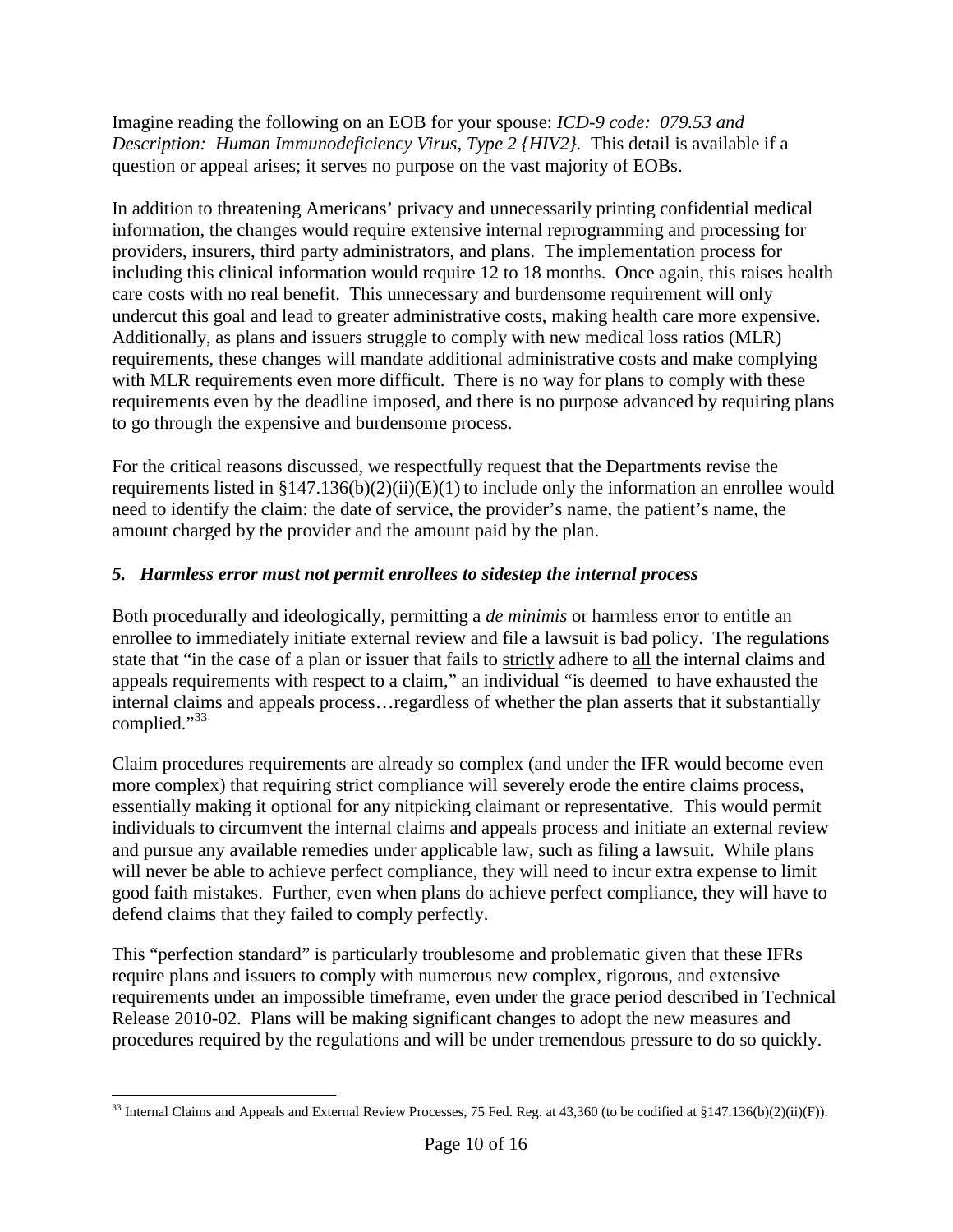It is virtually impossible to imagine that any plan will be able to "strictly adhere to all the new requirements."

Ideologically, by imposing this unforgiving new standard, the regulations negate the important internal claims and appeals process that they bolster. This will result in an onslaught of more costly and difficult filings through the external review process. It seems contrary to reason to permit individuals to immediately sidestep the internal process in order to pursue a more arduous and costly process.

In addition, this standard threatens to impose unreasonable excise taxes on employers. The Notice of Interim Guidance issued on External Review, Internal Claims and Appeals under PPACA issued August 26, 2010 by the Departments, and the DOL Technical Release 2010-01 make the parenthetical statement that "if a plan complies with one of the interim [external review] compliance methods of this technical release, no excise tax liability should be reported on IRS Form 8928 with respect to PHS Act section 2719(b)." This appears to be an unofficial and barely visible warning that the IRS expects employers to report PPACA errors on IRS Form 8928, with attendant excise tax liability of \$100 per day per individual impacted. Small employers offering health benefits to 100 employees could face penalties of more than \$10,000 per day for PPACA errors.

It is unreasonable to impose such taxes for EOB noncompliance or other procedural errors that hurt no one and that arise from the difficulty employers will have in complying on short notice with new, complex and confusing PPACA group health plan requirements. Despite the recently released sub-regulatory guidance setting forth "an enforcement grace period for compliance with certain provisions with respect to the internal claims and appeals," there are no protections for plans and issuers from claimants trying to enforce the strict compliance standard.<sup>[34](#page-10-0)</sup> Employers and insurers need time to develop procedures that are reasonably designed to ensure compliance, as well as time to promptly take action to correct incidents of noncompliance. The IRS should postpone for at least one year any Form 8928 reporting requirements or excise tax liability for PPACA noncompliance. At a minimum, the 'strict compliance" requirement of the IFR should beabandoned as unreasonable, punitive, and inimical to the goal of affordable care[.](#page-10-1)<sup>35</sup>

However, if the strict compliance rule is to be retained, then the Agencies should add a proviso to prevent overly litigious claimants. It already is common for ERISA claimants to make excessive discovery and other demands during the course of claims determinations. The new strict compliance rule would make it more dangerous than ever for a plan or issuer to reject unreasonable demands. Therefore, if the strict compliance standard must be retained, it should be softened by the addition of a proviso to the effect that: "It is the Agencies' intent that claims,

<span id="page-10-0"></span><sup>&</sup>lt;sup>34</sup> Technical Guidance 2010-02, Internal Claims and Appeals under the Patient Protection and Affordable Care Act, U.S. Department of Labor, September 20, 2010.

<span id="page-10-1"></span> $35$  Id. We appreciate the efforts of the sub-regulatory guidance issued on September 20, 2010 to address this issue with respect to several standards in the IFR. "Specifically, with respect to standards regarding the timeframe for making urgent claims decisions, providing culturally and linguistically appropriate manner, broader content and specificity in notices and substantial compliance, If the Department of Labor and the Internal Revenue Service (IRS) will not take any enforcement action against a group health plan, and HHS will not take any enforcement action, during the grace period, against a self-funded nonfederal governmental health plan, that is working in good faith to implement such additional standards but does not yet have them in place.<sup>5</sup> [Footnote 5]: Moreover, if a plan takes such steps towards compliance, no excise tax liability should be reported on IRS Form 8928 with respect to PHS Act section 2719(b) with respect to a failure to meet any of these particular standards."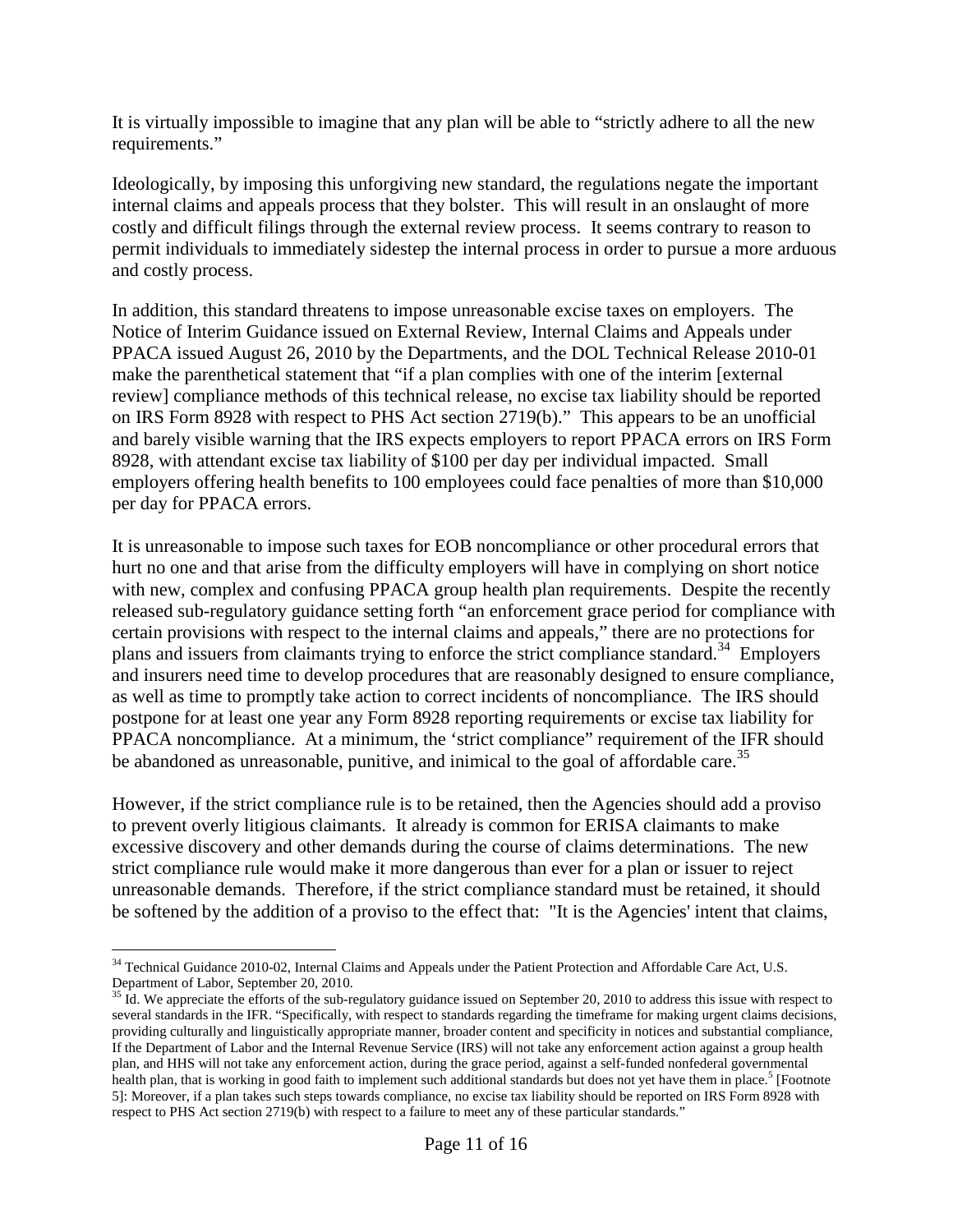appeals, and reviews be handled efficiently and expeditiously, and not turned into quasilitigation; hence, a plan will not violate the strict compliance standard by refusing to accommodate unreasonable claimant demands, such as demands for documents or information that are unlikely to provide material support for the claim."

## *6. Encourage reasonable dispute resolution without wasteful administrative expense*

The internal claims process should permit an informal exchange of information between the insurer/TPA and the participant to resolve the claims dispute. Too often the IFR imposes rigid time periods or procedures that appear to encourage litigation instead of communication.

For example, the IFRs provide that a plan must provide the claimant with any new evidence considered, relied upon, or generated sufficiently in advance of the appeal decision to enable the claimant to respond before the decision. This reverses the holdings of several courts of appeal that ERISA does not require the plan administrator to allow claimants to respond to new evidence assembled by the plan in response to the claimant's appeal.<sup>[36](#page-11-0)</sup> If the Departments believe that claimants should be permitted to respond to such new information in the claims procedure, then the time periods of the appeal process should be extended to reasonably accommodate these information exchanges. Such exchanges can promote resolution of claims without litigation and further the goal of affordable health care.

# **B. External review process**

The regulations require plans to comply with a State external review process, if it applies to and is binding on an issuer and includes the minimum consumer protections in the National Association of Insurance Commissioners (NAIC) Model Act. If no state external review process applies or is binding on the plan or issuer, than the plan or issuer must comply with the Federal external review process.<sup>[37](#page-11-1)</sup> With regard to the External Review Process as it relates to group coverage, the Chamber has four critical substantive concerns.

# *1. Inconsistent and overly broad scope of federal external review process*

The regulations are inconsistent with the statutory language of the PPACA. There are significant discrepancies between the scope of the external review processes as contemplated by the statutory language of the PPACA and that delineated in the regulations.

The statute requires that applicable state external review processes must include at a minimum the consumer protections set forth in the Uniform External Review Model Act (the "NAIC Model Act") as promulgated by the National Association of Insurance Commissioners (NAIC).<sup>[38](#page-11-2)</sup> And when a state has either not established an external review process that meets these [NAIC

<span id="page-11-0"></span><sup>36</sup> *See*, *e.g.*, *Metzger v. Unum Life Ins. Co.,* 476 F.3d 1161 (10th Cir. 2007); *Rittenhouse v. United Health Group Long Term Disability Ins. Plan,* 476 F.3d. 626 (8th Cir. 2007). *But see Abram v. Cargill, Inc.,* 395 F.3d 882 (8th Cir. 2005) (discussing regulations in effect in 2000); *Harris v. Aetna Life Ins. Co.* 379 F .Supp. 2d. 1366 (N.D. Ga. 2005).

<span id="page-11-2"></span><span id="page-11-1"></span><sup>&</sup>lt;sup>37</sup>Internal Claims and Appeals and External Review Processes, 75 Fed. Reg. at 43,361 (to be codified at §147.136(c)(1)). <sup>38</sup> Patient Protection and Affordable Care Act, Pub. L. No. 111-148 §1001(5), 124 Stat 119 (2010), as amended by §10101 (g), amending Public Health Service Act by creating §2719 (b)(1).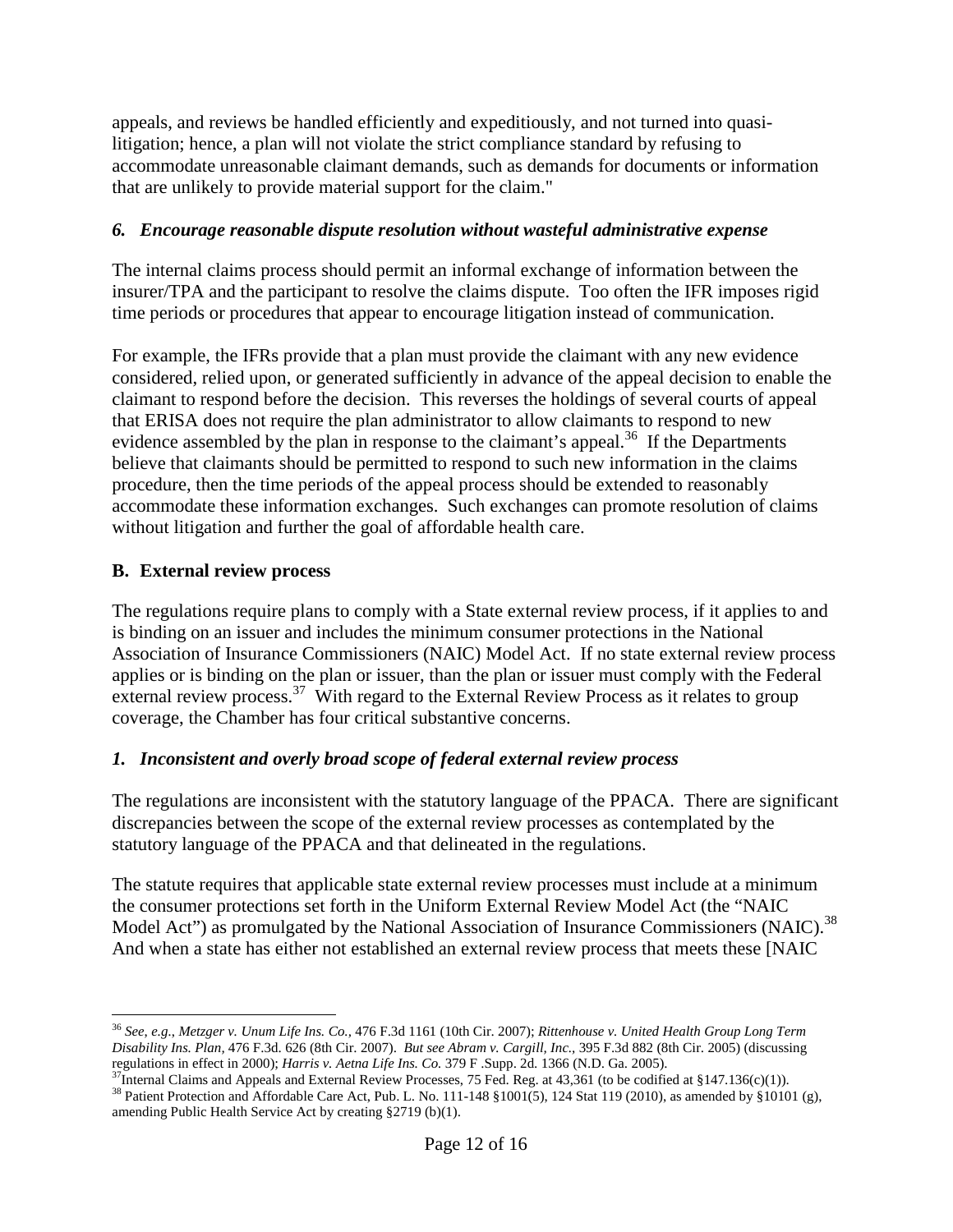Model Act] requirements<sup>[39](#page-12-0)</sup> or if a plan is not subject to state insurance regulation,  $40$  the statute states that the plan or issuer shall implement an effective external review process that meets the minimum requirements established by the Secretary that is similar to the NAIC's Model Act. However, the scope of the Federal external review process is substantially greater than the scope outlined by the NAIC for the states.<sup>[41](#page-12-2)</sup>

Since only adverse benefit determinations are subject to external review, the NAIC Model Act, in defining an adverse benefit determination, stipulates that only the following determinations are within the scope of external review:

> A determination (by a health carrier or its designee utilization review organization) that an admission, availability of care, continued stay or other health care service that is a covered benefit does not meet the health carrier's requirements for medical necessity, appropriateness, health care setting, level of care or effectiveness, and the requested service or payment for the service is therefore denied, reduced or terminated.<sup>[42](#page-12-3)</sup>

The regulations take a similar approach with regard to the scope of state external review processes by stipulating that a state's process "must provide for the external review of adverse benefit determinations (including final adverse internal benefit determinations) by issuers that are based on the issuer's requirements for medical necessity, appropriateness, health care setting, level of care or effectiveness of a covered benefit."<sup>[43](#page-12-4)</sup>

The regulations' "deemed exhaustion rule" substantially expands the scope of the Federal external review process beyond the statutory requirements and current review processes. Under this rule, an issuer's failure to strictly adhere to all the requirements with respect to a claim will permit an enrollee to initiate an external review process regardless of the issue in question.

As discussed earlier on page 9 of these comments, the regulations deem an exhaustion of the internal claims and appeals process when a plan fails to strictly comply with the notice requirements. This is improper from both a procedural and policy standpoint. This regulation will result in increased expenses as plans are forced to permit non-prejudicial and easily remedied errors to be reviewed and possibly litigated externally. It creates a venue for individuals to pursue external appeal on anything and everything.

Under current law, internal review is encouraged and required, unless there is reason that such a review would be futile or if the participant is not informed of the review process. Similar standards should apply here. If there is substantial compliance with the internal review process and the administrator acted in good faith, then deemed exhaustion should not apply. We urge the

<span id="page-12-0"></span><sup>&</sup>lt;sup>39</sup> Patient Protection and Affordable Care Act, Pub. L. No. 111-148 §1001(5), 124 Stat 119 (2010), as amended by §10101 (g), amending Public Health Service Act by creating §2719 (b)(2)(A).

<span id="page-12-1"></span><sup>40</sup> Patient Protection and Affordable Care Act, Pub. L. No. 111-148 §1001(5), 124 Stat 119 (2010), as amended by §10101 (g), amending Public Health Service Act by creating §2719 (b)(2)(B).

<span id="page-12-3"></span><span id="page-12-2"></span><sup>&</sup>lt;sup>41</sup> Internal Claims and Appeals and External Review Processes, 75 Fed. Reg. at 43,363 (to be codified at §147.136(d)(1)).

<sup>&</sup>lt;sup>42</sup> Uniform Health Carrier External Review Model Act, National Association of Insurance Commissioners, April 2010, 76-33, Section 3, (A).

<span id="page-12-4"></span><sup>&</sup>lt;sup>43</sup> Internal Claims and Appeals and External Review Processes, 75 Fed. Reg. at 43,361 (to be codified at §147.136(c)(2)).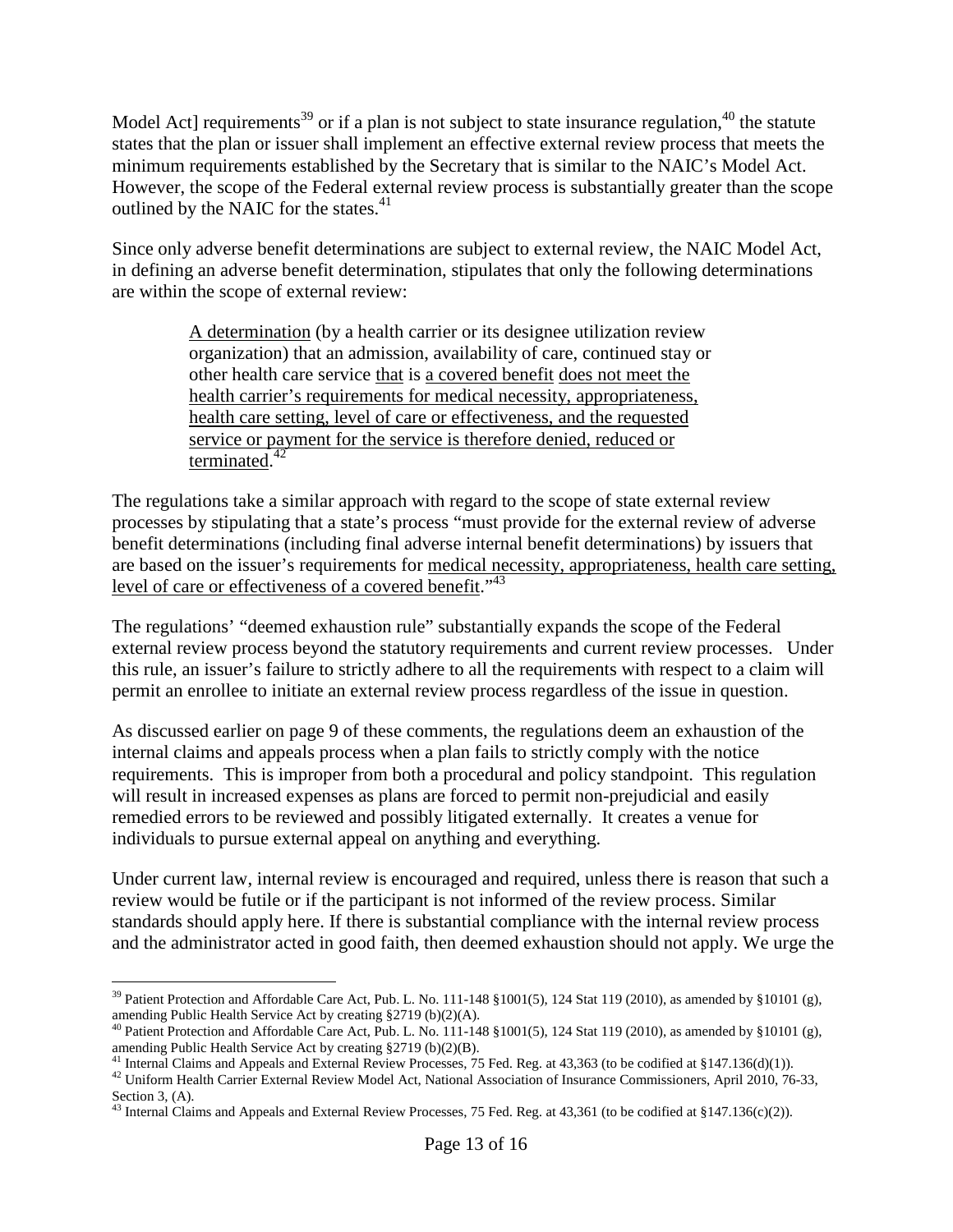Departments to revise this regulatory language (for which there is no basis in statute) to preserve the internal claims and appeals process and permit plans to properly handle and correct de minimis errors internally.

## *2. Nominal fee and no minimum threshold will lead to an avalanche of claims under the State external review process*

We appreciate the importance of preserving the ability for individuals to file appeals for significantand pr[e](#page-13-0)judicial determinations. However by so severely limiting the filing fee $^{44}$  and failing to impose a minimum threshold<sup>[45](#page-13-1)</sup>, the Regulations create perverse incentives for individuals to abuse the external appeals process. As a result, there will likely be an avalanche of costly and time-consuming external review claims filed with respect to minor and unmeritorious claims by individuals isolated from the cost of these reviews with no reason not to appeal any and all adverse benefit determinations.

## *3. De novo review affords no deference to internal claims and appeal process findings and rewrites ERISA*

While we understand the importance of external review, the Chamber and its member companies also believe that significant and valuable information can be ascertained during the internal review process. Both the NAIC Model Act and the Technical Guidance from the Department of Health and Human Service's Office of Consumer Information and Insurance Oversight sets forth procedures for external review for self-insured group health plans that redefine the level and standards for the external review.

According to the NAIC Model Act, "in reaching a decision, the assigned independent review organization is not bound by any decisions or conclusions reached during the health carrier's utilization review or the health carrier's internal grievance process."<sup>[46](#page-13-2)</sup>

Similarly the technical guidance that sets forth interim procedures for the federal external review processes states that "[i]n reaching a decision, the examiner will review the claim de novo and not be bound by any decisions or conclusions reached during the health insurance issuer's internal claims and appeals process."[47](#page-13-3)

<span id="page-13-0"></span><sup>&</sup>lt;sup>44</sup> Internal Claims and Appeals and External Review Processes, 75 Fed. Reg. at 43,361-2 (to be codified at §147.136(c)(2)(iv)): "the issuer against which a request for external review is filed must pay the cost of conducting the external review… may require a nominal filing fee from the claimant requesting external review … which to be considered nominal ….must not exceed \$25… and the annual limit on filing fees for any claimant within a single plan year must not exceed \$75."

<span id="page-13-1"></span><sup>&</sup>lt;sup>45</sup> Internal Claims and Appeals and External Review Processes, 75 Fed. Reg. at 43,362 (to be codified at §147.136(c)(2)(v)): "The State process may not impose a restriction on the minimum dollar amount of a claim for it to be eligible for external review."

<span id="page-13-2"></span><sup>46</sup> Uniform Health Carrier External Review Model Act, National Association of Insurance Commissioners, April 2010 76-44 Section 8.D. (2)

<span id="page-13-3"></span><sup>&</sup>lt;sup>47</sup> Technical Guidance for Interim Procedures for Federal External Review Relating to Internal Claims and Appeals and External Review for Health Insurance Issuers in the Group and Individual Markets under the Patient Protection and Affordable Care Act, Department of Health and Human Services, Office of Consumer Information and Insurance Oversight, Section II. A 5 a., page 8- 9.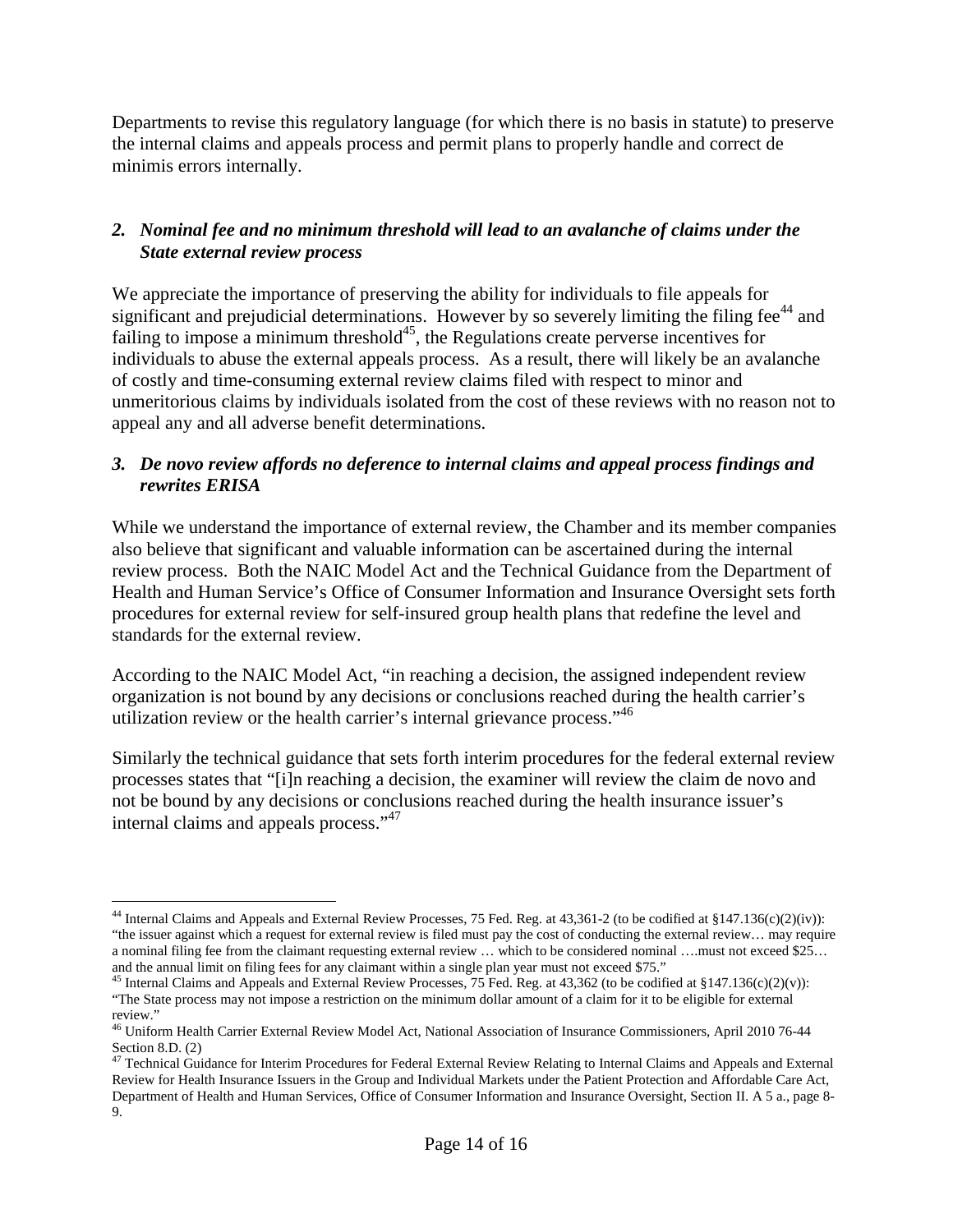This is a significant and fundamental change for plans and issuers that requires external reviewers to start over and conduct a de novo review of the adverse benefit determination. Previously, under ERISA, reviewers were required to defer to findings and determinations made by plans and issuers during the internal review process. Currently, if the administrator is given discretion to determine eligibility, interpret the plan provisions, and make benefit determinations, then the administrator's decision should be upheld unless unreasonable or arbitrary and capricious. If an IRO conducts a de novo review and its decision is binding on all parties, what standards will be used by the IRO? Will the policy be interpreted against the drafter? Will an administrator's interpretation of ambiguous language be upheld if it is a reasonable interpretation? Since the IRO will make ultimate determination, will IRO be fiduciary? Although federal common law has developed in the courts regarding review of administrators' decisions, they obviously would not apply. The question remains: what standards will apply?

This dramatic change was not contemplated by the statutory language of PPACA and goes beyond congressional intent by undercutting the internal process and diminishing the value of the investigations and determinations made by the plan.

# *4. Requirements to contract with 3 accredited IROs will be difficult to satisfy*

Interim Procedures for Federal External Review require that self-insured group health plans contract with at least three independent review organization (IROs) accredited by URAC (formerly the Utilization Review Accreditation Committee) or by a similar nationally-recognized accrediting organization to conduct external review.<sup>[48](#page-14-0)</sup> Given that there are roughly 38 IROs fully accredited by URAC nationwide<sup>[49](#page-14-1)</sup>, it will be difficult for employers to find three such organizations to deal with given the number of affected health benefit plans. Although there may be other accredited IROs, it is not clear whether there is a sufficient number of IROs to handle the demand or which are qualified to perform both clinical and legal review. The shortage of available IROs shows again the impracticality of implementing the IFRs' unrealistic time frame and underscores that the standard regulatory process should be followed for these regulations.

# *5. Failure to Address Important IRO Issues for ERISA Plans*

The IFRs do not discuss the apparent ERISA fiduciary duties that IROs will be performing if their decisions are final and binding and subject only to review in court. Indeed, according to the IFRs, plans must pay the claim if so directed by the IRO. Under applicable ERISA principles, the IROs are making decisions regarding payment of plan assets and are therefore ERISA fiduciaries. This is a critical issue that the IFRs ignore. If an IRO makes an improper decision, the plan will experience a loss, and the IRO would appear to be liable if it breached any ERISA fiduciary duty. This Pandora box of issues needs full comment and vetting in standard regulatory proceedings.

# **CONCLUSION**

<span id="page-14-0"></span><sup>&</sup>lt;sup>48</sup>Technical Release 2010-01, Interim Procedures for Federal External Review Relating to Internal Claims and Appeals and External Review under the Patient Protection and Affordable Care Act, U.S. Department of Labor, August 23, 2010, Section A (3), page 4.

<span id="page-14-1"></span><sup>49</sup> According to the URAC Directory of Accredited Companies (available at: http://www.urac.org/directory/DirectorySearch.aspx)